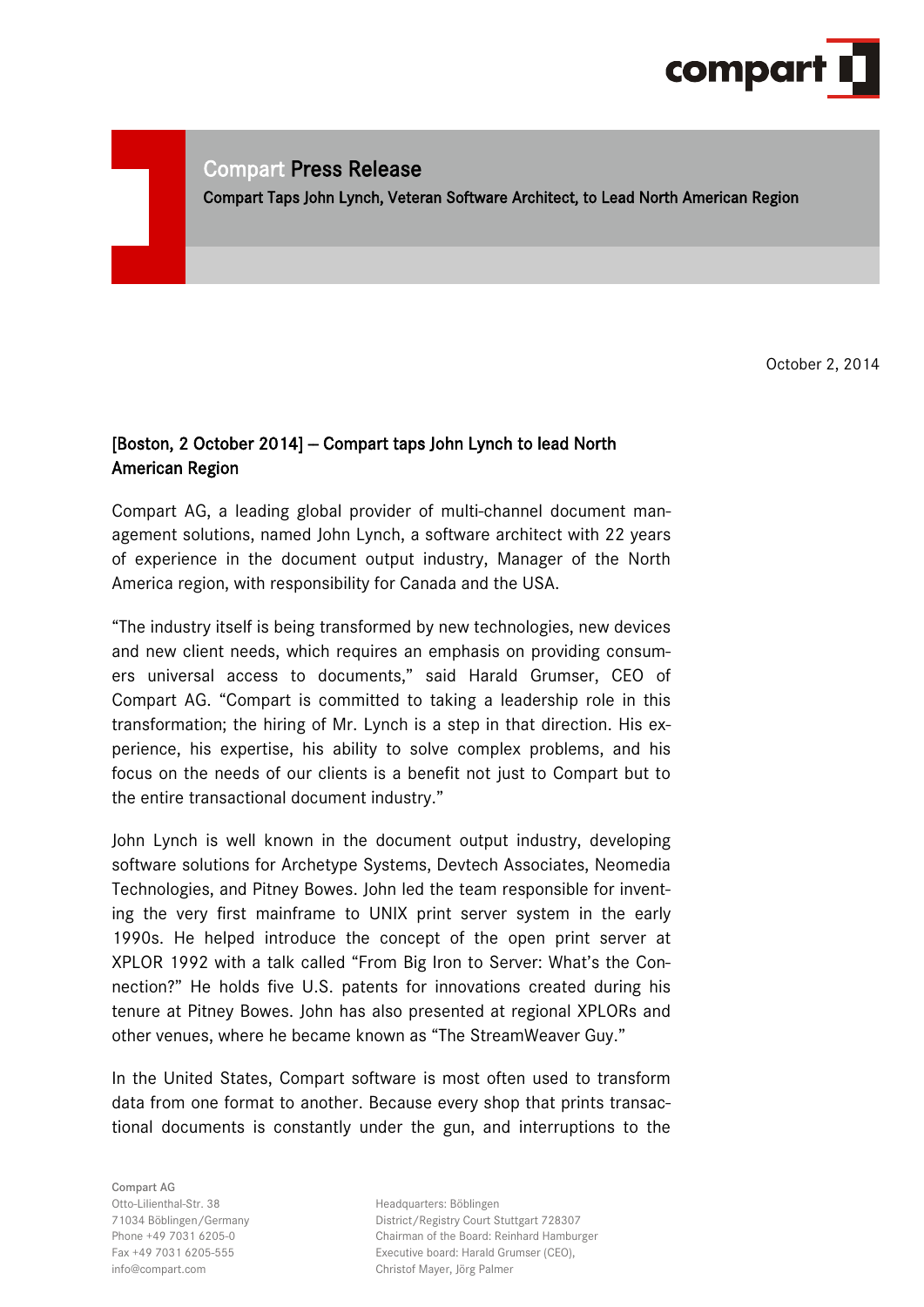

billing process can mean the loss of tens of millions of dollars, operations and IT managers value Compart's time to resolution.

### Cites Problem Solving, Software Expertise, Strong Industry Knowledge

John Lynch emphasizes Compart's web-based technology. "Compart provides solutions that snap into the production workflow, we eliminate the need to write web services; we snap right into the customers QA and approval process, we plug into the base framework, and we ensure that the data output is clean and acceptable to whatever device it is intended for."

After two decades in the business, he still finds it enjoyable and challenging. "What I am most excited by is our ability to transform legacy PDLs to HTML5, which is not just a game changer but a very timely one. There are millions and millions of legacy documents sitting in archives that need to be converted to HTML5 to be universally accessible on any digital device."

Lynch says he could not pass up such an opportunity. Now his task is to convince an inherently skeptical industry that Compart has the software solutions to bridge the gap between where they are and where they want to be. To accomplish this, John Lynch points to his philosophy as a disciple of agile software development.

"Metrics are everything and everything we do is measurable. So we built a laboratory environment capable of testing our solutions against actual client issues. We will do proof of concepts, create benchmarks, run performance test after performance test to show how we resolve problems and reduce time to resolution."

#### Photo: John Lynch